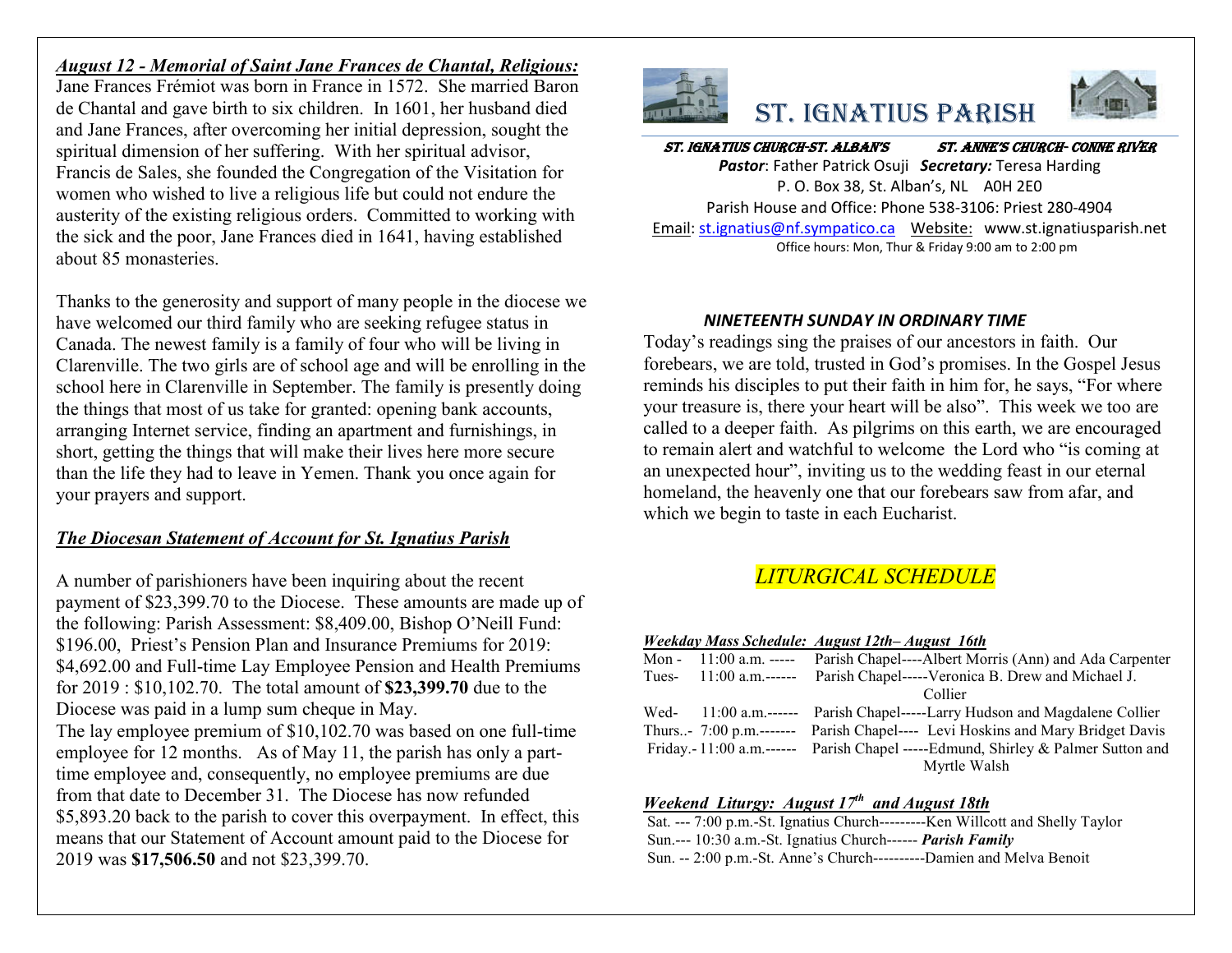# MInIStrIeS' Schedule for Weekend MaSSeS

| <b>DATE</b>             | <b>Sacristan</b> | Reader                 | <b>Collectors</b>                            | <i>Eucharistic</i><br><b>Minister</b> | <b>Altar</b><br><b>Servers</b> | <b>Music</b>        |
|-------------------------|------------------|------------------------|----------------------------------------------|---------------------------------------|--------------------------------|---------------------|
| Aug                     | Meg              |                        |                                              | Edith                                 | Maggie $&$                     | Folk                |
| 10 <sub>th</sub>        | Genny            | Elizabeth<br>Barlow    | Monica K<br>Anthony W                        | Organ                                 | Pat                            | Group               |
| Aug<br>11 <sub>th</sub> | Teresa<br>Ann    | Philomena<br>Sutton    | Clarence Davis<br>George Davis<br>Mike Snook | Mary<br>Strickland                    | Kevin $\&$<br><b>Brenda</b>    | Folk<br>Group       |
| Aug<br>17 <sub>th</sub> | Teresa<br>Ann    | Edith<br>Organ         | Monica K<br>Anthony W                        | Margaret<br>Hoskins                   | Margaret &<br>Willie           |                     |
| Aug<br>$18^{th}$        | Mary<br>Patsy    | Cindy<br><b>Benoit</b> | Clarence D<br>George D<br>Mike Snook         | Valerie<br>Hoskins                    | Anthony &<br>George            | Jessica<br>Willcott |

#### *Weekly Parish Income*

| St. Ignatius Church      | \$860.00 | Peter's Pence             | \$5.00  |
|--------------------------|----------|---------------------------|---------|
| St. Anne's Church        | \$167.00 | Marriage Stipend \$200.00 |         |
| Chase The Ace            | \$225.00 | Mass Stipend              | \$70.00 |
| Confirmation Cert (copy) | \$5.00   | Needs of Church \$5.00    |         |

**Chase The Ace:** Held every Friday 7:00 pm at the RC Legion. Tickets are \$5.00 each. This fundraiser is open to all persons 19 years and older. Number of cards remaining is **25. \$2860.50 Jackpot**

|                   | Stipends: (as recommended by the Diocese) Certificates (copy) |                     |  |
|-------------------|---------------------------------------------------------------|---------------------|--|
| Funerals \$200.00 |                                                               | Baptism \$5.00      |  |
| Weddings \$200.00 |                                                               | Confirmation \$5.00 |  |
| Baptism \$25.00   |                                                               | Communion \$5.00    |  |

*Congratulatins:* The worshipping community of St. Ignatius Parish wishes good luck and God's rich blessings for Jennifer Ann Hartery and Steven Grantland Clarke King on the occasion of their recent marriage.

## *WELCOME TO ST. IGNATIUS PARISH AND ST. ANNE'S CHURCH :*

*We are glad that you are here with us this morning. It is our hope that you experience the love of Christ this morning and His presence during our worship.*

*"Where two or three come together in my name, there I am with them"*

*Matt 18:20*

*Holy Communion at home:* If you or someone you know who would like to receive Holy Communion in their home, you are asked to please inform Father Patrick 280-4904, or telephone the Parish office 538-3106. The Body of Christ is often such an important part of people's lives, so when they are sick or unable to attend Mass, I would gladly bring them Holy Communion............................ Father Patrick Osuji

*Exposition of the Blessed Sacrament:* On the first Friday of each month, there will be an exposition of the Blessed Sacrament at the Parish Chapel at 10:30 am. Mass to follow at 11:00 am. The dates are Aug  $2<sup>nd</sup>$ , Sept  $6<sup>th</sup>$ , Oct  $4<sup>th</sup>$ , Nov  $1<sup>st</sup>$ , and Dec  $6<sup>th</sup>$ 

Sept 27-Oct 7: **Pilgrimage to Medjugorje where Our Lady has been appearing daily for 38 years.** Cost of \$2095 (+ \$675 airport taxes/security/fuel surcharges) includes airfare from the Maritimes, (twin or triple) accommodation, daily breakfast & dinner and experienced local guide. (Optional single room supplement, \$200/p.) **INFO:** Hector Caissie at hectorcaissie@hotmail.ca or (506) 857-2295.

If any parishioner has school yearbooks for the Roman Catholic Schools which they are willing to donate to the Diocesan Archives, we would be pleased to accept them as it is part of our educational history which we need represented in our Archival Collection. They can be brought to your local parish office who will arrange to send them to the Archives. If you have any questions, please contact Denise Howse at 709-489-4019